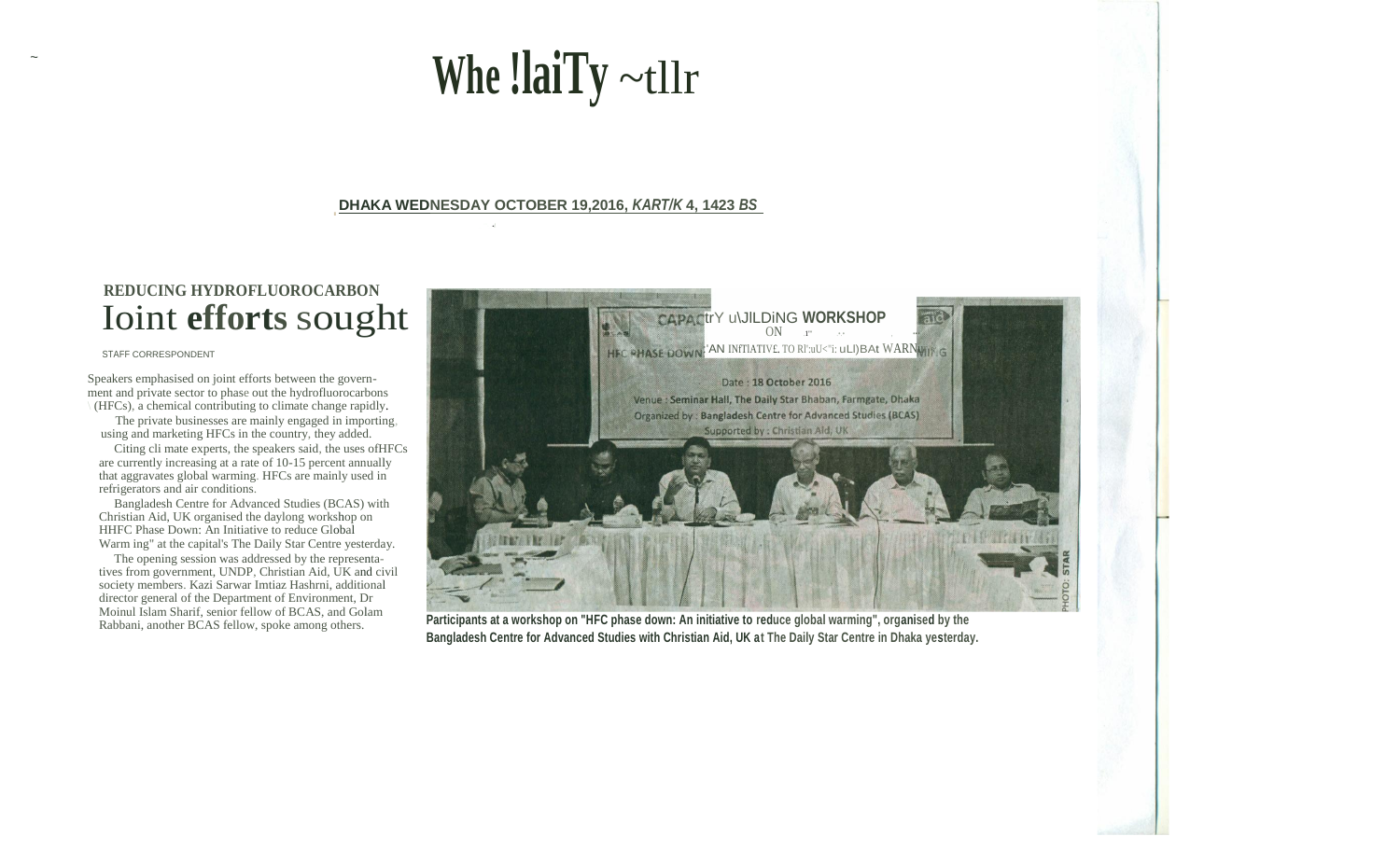$THE-----G-B$ 

# **Call to reduce 'global warming**

## *Initiative to stop climate change stressed*

#### **Staff Correspondent**

Rights activists at a program yesterday urged the government to take initiatives to reduce global warming and stop dangerous climate change.

Hydrofluorocarbons (HFCs) are short-lived climate pollutants (SLCPs), the other being black carbons and tropospheric ozone, combined these constitute 40-45% of global warming potential about 10800 times higher than that of carbon dioxide are of particular concern. They are currently increasing at a rate of 10- 15% annually which may also fasten the speed of global climate change, they said.

They came up with the remarks while addressing a capacity building workshop titled 'HFC Phase

Down: An Initiative to reduce Global Warming', jointly organized by Bangladesh Centre for Advanced Studied (BCAS) and Christian Aid, UK at Daily Star Bhaban in the capital.

They said, "If left unabated, this will cancel out many of the climate benefits achieved by phasing out other Ozone Depleting Substances (ODS). A rapid phasedown of these SLCPs has the potential to cut the current rate of global warming by almost half and may offer the best chance of protection in the short term for the country's most vulnerable to climate change in the global south".

The function was told that HFCs are used in refrigeration and air-conditioning, foam, solvent,

fire fighting, aerosol, and MDL International community became concerned that ODS would harm the ozone layer.

A number of keynote papers containing HFC study findings were presented at the program.

Kazi Sarwar Imtiaz Hashmi, additional director general of Department of Environment (DoE), attended the function as the chief guest. Khandaker Mainuddin, director of BCAS, Sanjib Biswas, representative of Christian Aid, UK, Engineer Ashraful Ambia, executive director, department of<br>sourcing enginee engineering, Walton, Mohammad Reazuddin, former director of DoE, among others, spoke at the program, which was moderated by Dr Moinul Islam Sharif, senior fellow of BCAS.

**Brodge of the commercial**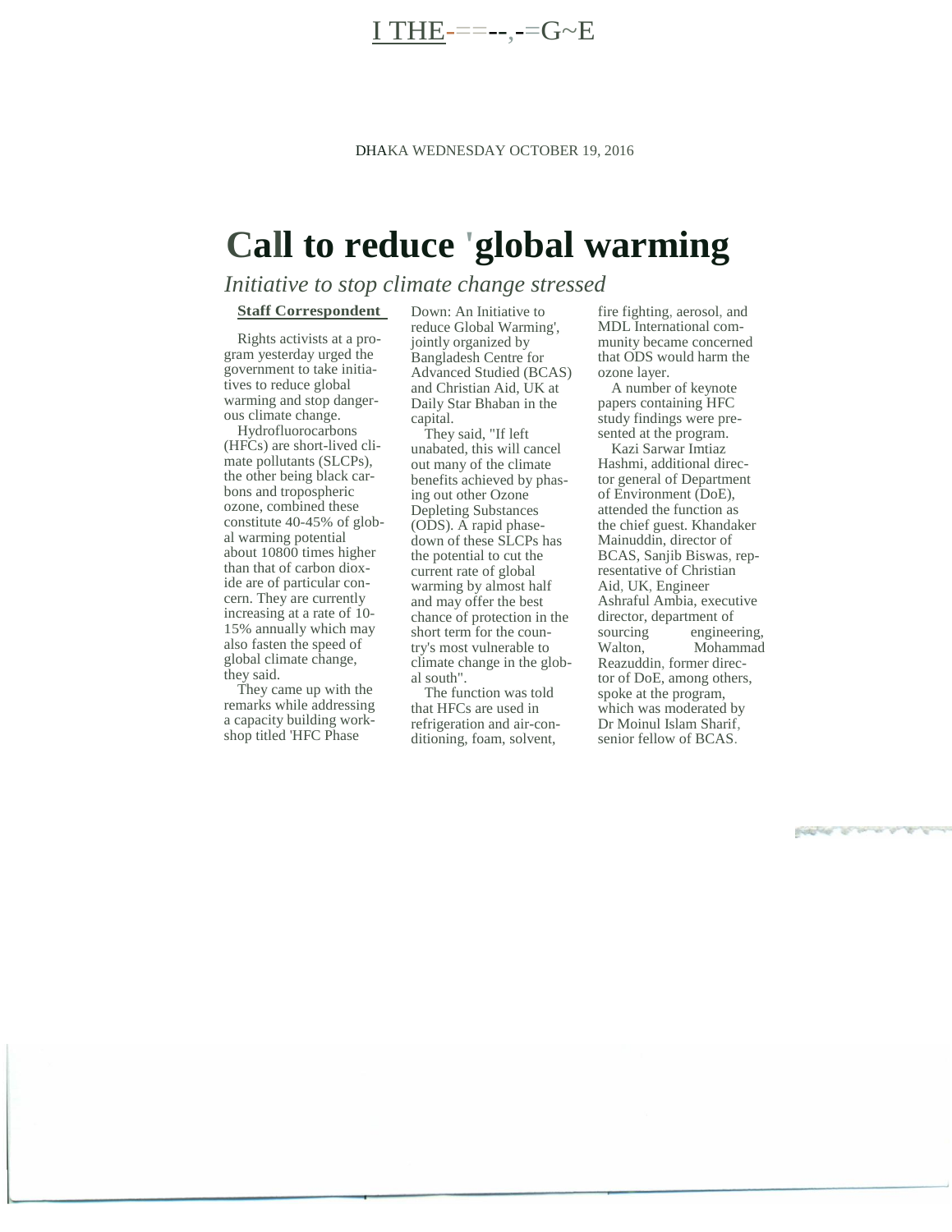# tsafte

আজ বুধবান, ৪ কাৰ্তিক ১৪২৩ বজাশ, ১৯ অৰ্ডোত্ম ২০১৬ খ্ৰিস্টাঙ্গ

ৰৈশ্বিক উষ্ণতা আসে এইচএফসি ব্যবহাৰ ক্ষমতে সক্ষমতা বৃদ্ধি কৰ্মশালা



বাংলাদেশ সেন্টার ফর অ্যাডভান্স স্টাডিজ (বিসিএএস) ও ক্রিশ্চিয়ান এইডেব যৌথ উদ্যোগে গতকাল মঙ্গলবার রাজধানীর ডেইলি স্টার ভবলে বৈশ্বিক উষ্ণতা হ্রাসে এইচএফসিসহ এ ধরনের গ্যাস ব্যবহার কমাতে সক্ষমতা বৃদ্ধি বিষয়ক একটি কর্মশালা অনুষ্ঠিত হয়। কর্মশালায় সভাপতিত্ব করেন বিসিএএস-এর পরিচালক থন্দকার মঈলুদিল। প্রধান অতিথি ছিলেন পরিবেশ অধিদগ্তরের অতিরিক্ত মহাপরিচালক কাজী সাবোয়ার ইমভিয়াজ হাসমি, বিশেষ অভিথি ছিলেন ক্রিশ্চিয়ান এইডের প্রোগ্রাম ম্যানেজার সঙ্গীব বিশ্বাস, ওয়াল্টনের গ্রকৌশল সোর্সিং বিভাগের নির্বাহী পরিচালক গ্রকৌশলী আশরাফুল আম্বিয়া, পরিবেশ অধিদপ্তবের প্রাক্তন পরিচালক মো. বিয়াজউদ্দিন, বিসিএএস-এব ফেলো ড.এম আই শরীফ, ড. দ্বিজেন মল্লিক ও ক্রিশ্চিয়ান এইডের সিনিয়র প্রোগ্রাম অফিসার ইশরাত শারমিন আকন্দ। এছাড়া বিভিন্ন সরকারি-বেসরকারি প্রতিষ্ঠান, বৈদ্যুতিক সরঙ্গাম আমদানিকারক প্রতিষ্ঠানের প্রতিনিধিগণ কর্মশালায় উপস্থিত ছিলেন।

কর্মশালা আয়োজনে সার্বিক সহযোগিতায় ছিলেন বিসিএএস-এর সিনিয়র প্রোগ্রাম ম্যানেজার মো. গোলাম জিলানী, গবেষণা কৰ্মকৰ্তা সাবাকুল লাহাব পৰশ প্ৰমুখ। সংবাদ বিজ্ঞপ্তি।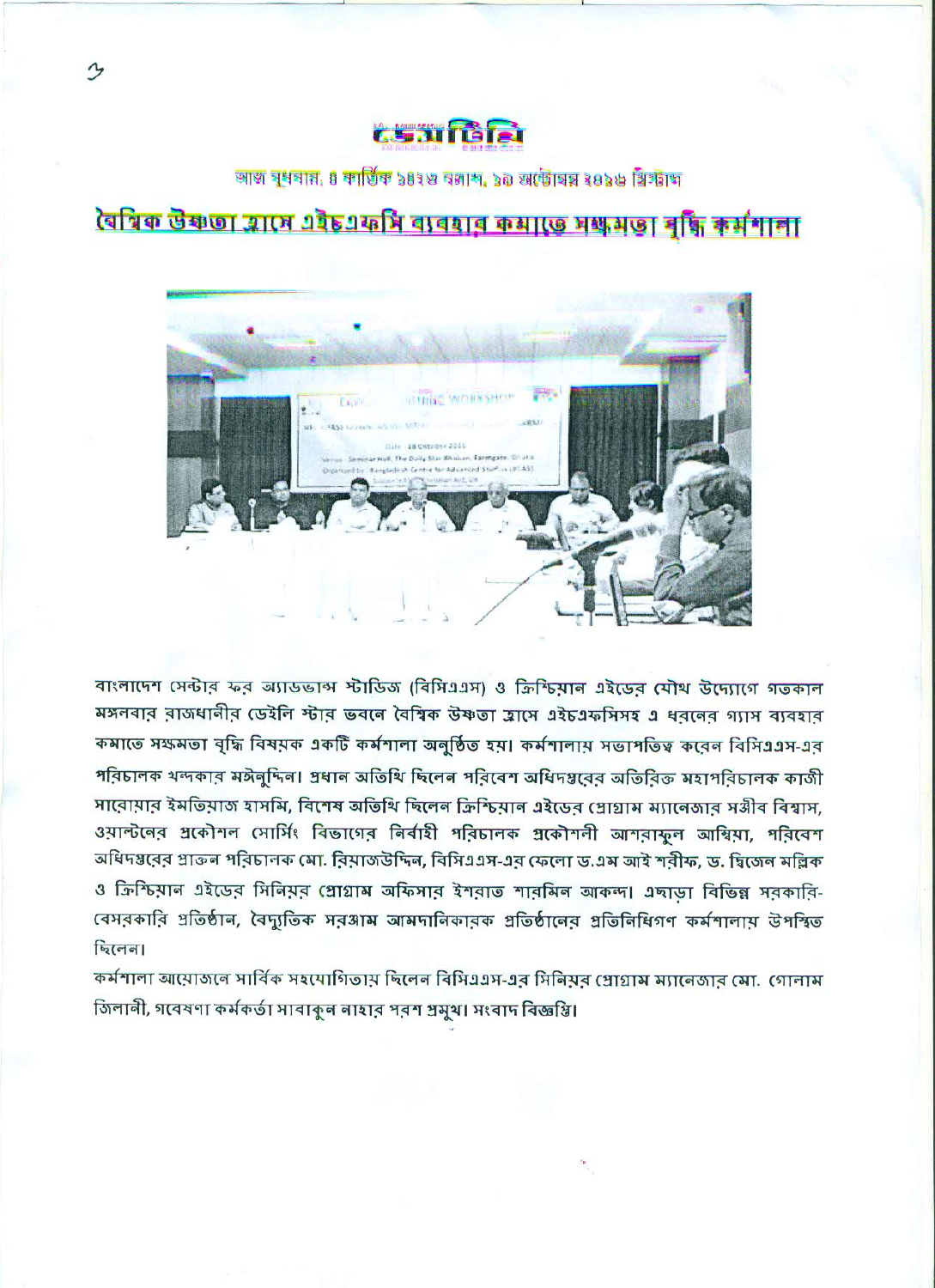

## DHAKA WEDNESDAY 19 OCTOBER 2016 **Climate Change**  'Phase out Heat's to fight **global warming'**

#### **METRO DESK .................................................................................**

**Rights** activists at a workshop on Tuesday urged all stakeholders to phase out Hydrofluorocarbons (HFCs) to fight global warming.

Hydrofluorocarbons (HFCs) are shortlived climate pollutants (SLCPs), the other being black carbons and tropospheric ozone, combined these constitute 40 to 45 percent of global warming potential about 10800 times higher than that of carbon dioxide are of particular concern, they observed, says a press release.

They came up with the remarks while speaking at a capacity-building workshop titled 'HFC Phase Down: An Initiative to Reduce Global Warming'.

Bangladesh Centre for Advanced Studied (BCAS) and Christian Aid, UK jointly organised the event at Daily Star Bhaban in the capital.

Kazi Sarwar Imtiaz Hasmi, additional director general of the Department of Environment (DoE), attended as the chief guest.

Khandaker Mainuddin, director of BCAS, Sanjib Biswas, representative of Christian Aid, UK, Engineer Ashraful Ambia, executive director of the Department of Sourcing Engineering, WALTON, Mohammad Reazuddin, former director of DoE, among others, spoke at the programme moderated by senior fellow of

BCAS Dr Moinul Islam Sharif. They are currently increasing at a rate of 10 to 15 percent annually which may also fasten the speed of global climate change, they said.

HFCs are used in refrigeration and airconditioning, foam, solvent, fire fighting, aerosol, and MDI. International community became concerned that ODS would harm the ozone layer, they added.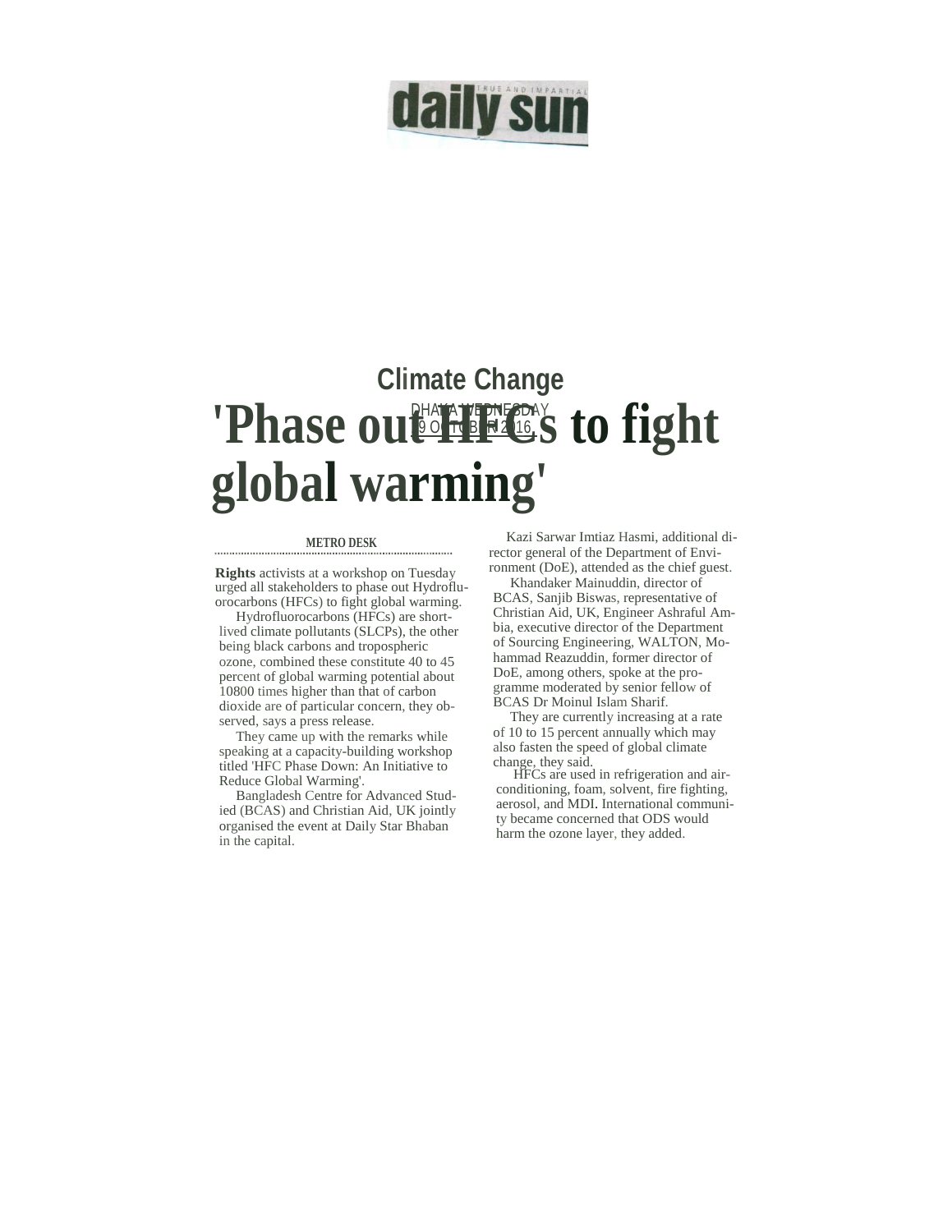

## প্রকাশ : ১৮ অক্টোবর, ২০১৬

## **Public Private Partnership for HFC Phase Down to address Rapid Climate Change**



A multi-stakeholder dialogue has emphasized that effective public private partnership CPPP) [or phase out of Hydroflorocarbons (I-IFCs) would be urgently needed to addressing rapid climate change, because the private business are mainly engaged <sup>111</sup> importing, using and marketing HFCs in Bangladesh. According to climate scientists the uses of HFCs are currently increasing at a rate of 10- 15% annually that aggravates global warming. Hf'Cs are mainly used in refrigerators and air conditions. The workshop was an initiative by civil society to start a dialogue and building awareness and capacity amongst multiple stakeholders from the government, civil society and the private sector for HFC phase down and encourage the usage of alternatives in domestic purposes, industrial and service sectors.

Bangladesh Centre for Advanced Studies CBCAS) with Christian Aid, UK organized the day long workshop on "HFC Phase Down: An Initiative to reduce Global Warming" at the Daily Star Bhaban today in Dhaka. The opening session was addressed by the representatives from government, UNDP, Christian Aid, UK and civil society.